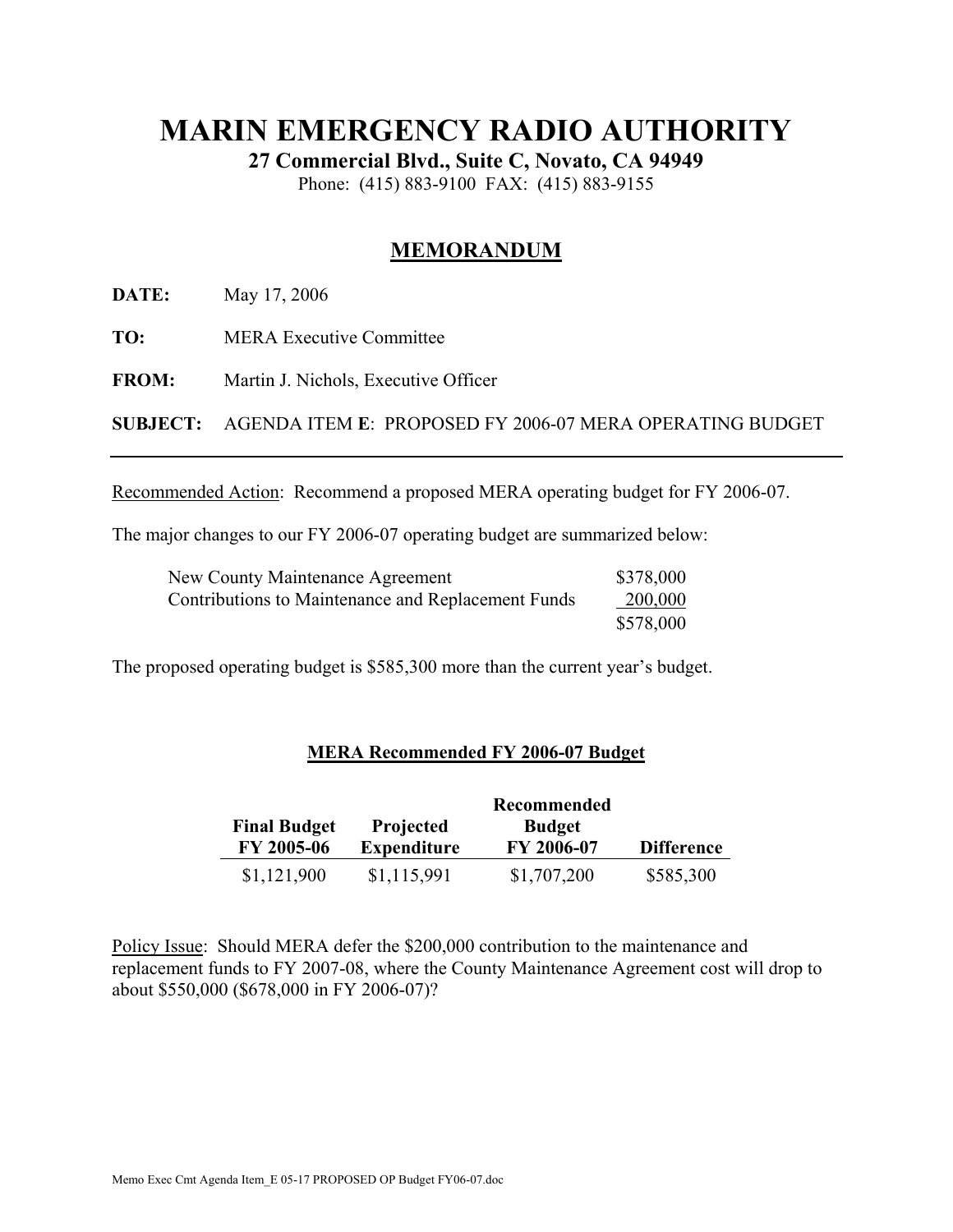#### **LINE ITEM DETAIL – RECOMMENDED MERA BUDGET – FY 2006-07**

Expenditures:

|      |                           |                     |         | <b>Recommended</b>     |    |               |                   |                    |
|------|---------------------------|---------------------|---------|------------------------|----|---------------|-------------------|--------------------|
|      |                           | <b>Final Budget</b> |         | Projected              |    | <b>Budget</b> |                   |                    |
| Code | Object                    | FY 2005-06          |         | <b>Expenditure</b>     |    | FY 2006-07    | <b>Difference</b> |                    |
| 2059 | General Insurance         | \$                  | 22,000  | 28,301<br>$\mathbb{S}$ | \$ | 36,800        | \$                | 14,800             |
| 2096 | Site Maintenance          |                     | 20,000  | 4,000                  |    | 30,000        |                   | 10,000             |
| 2117 | County System Maint.      |                     | 300,000 | 385,000                |    | 678,000       |                   | 378,000            |
| 2133 | Office Supplies           |                     | 1,000   | 100                    |    | 500           |                   | (500)              |
| 2246 | Rent                      |                     | 234,600 | 241,000                |    | 280,000       |                   | 45,400             |
| 2389 | Miscellaneous Expenses    |                     | 10,000  | 25,000                 |    | 25,000        |                   | 15,000             |
| 2533 | <b>Contract Services</b>  |                     | 282,000 | 299,300                |    | 272,400       |                   | (9,600)            |
| 2534 | <b>Telephone Services</b> |                     | 7,000   | 3,500                  |    | 3,600         |                   | (3,400)            |
| 2713 | Legal Expenses            |                     | 100,000 | 12,000                 |    | 50,000        |                   | (50,000)           |
| 2717 | Account/Audit             |                     | 16,000  | 15,650                 |    | 20,000        |                   | 4,000              |
| 2733 | Utilities                 |                     | 79,300  | 52,140                 |    | 60,900        |                   | (18, 400)          |
| 6991 | General Contingencies     |                     | 50,000  | 50,000                 |    | 250,000       |                   | 200,000)           |
|      | <b>TOTAL BUDGET</b>       | <u>\$1,121,900</u>  |         | <u>\$1,115,991</u>     |    | \$1,707,200   |                   | <u>(\$585,300)</u> |

### **TOTAL RECOMMENDED BUDGET:**

| Revenues:               |                     |                  |               |                   |
|-------------------------|---------------------|------------------|---------------|-------------------|
|                         |                     |                  | Recommended   |                   |
|                         | <b>Final Budget</b> | <b>Estimated</b> | <b>Budget</b> |                   |
| Item                    | FY 2005-06          | <b>Receipts</b>  | 2006-07       | <b>Difference</b> |
| 1. Member Contributions | \$1,121,900         | \$1,121,900      | \$1,707,200   | \$585,300         |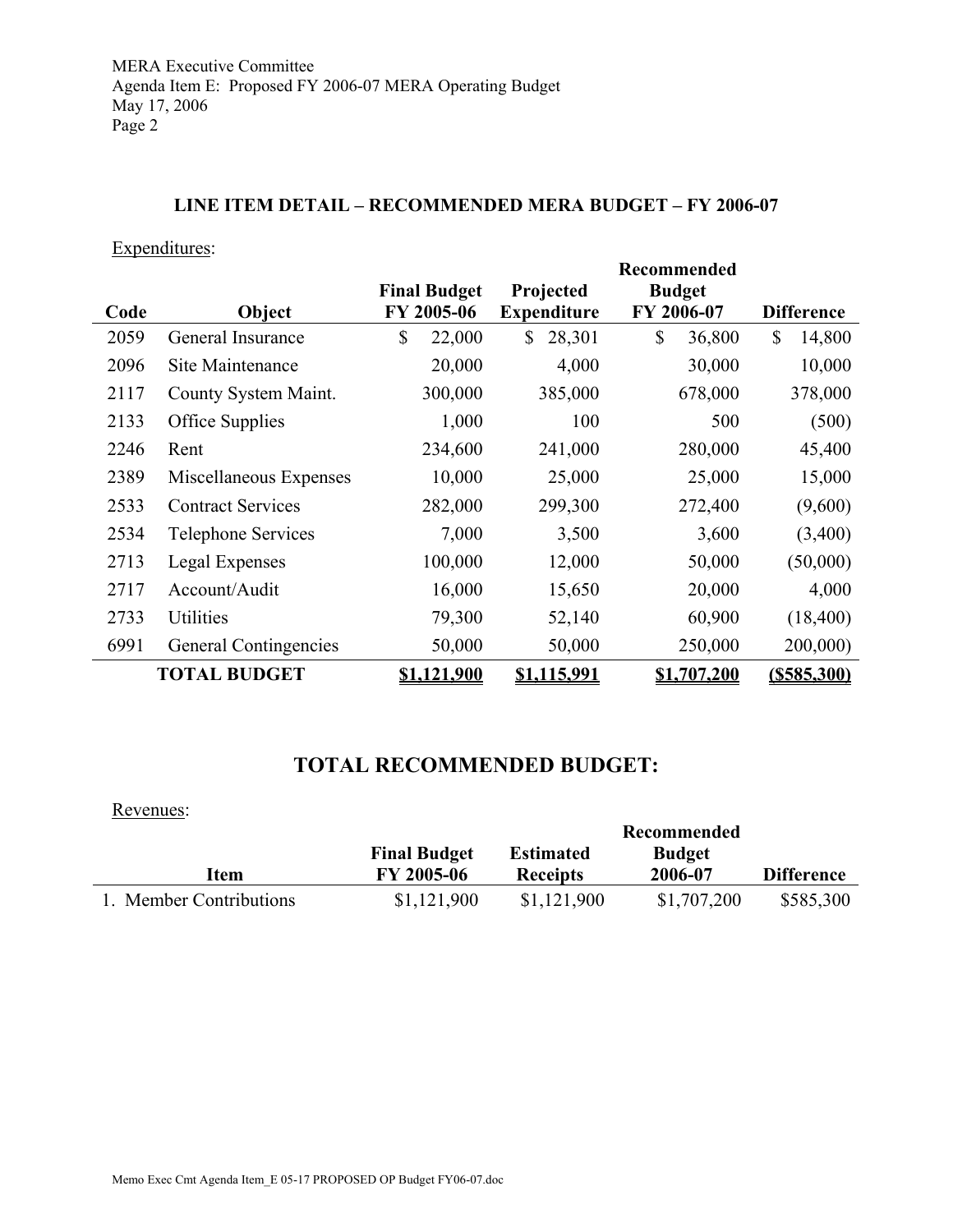## **EXHIBIT A**

#### **MERA Proposed Operating Budget Detail**

#### **FY 2006-07**

| <b>Site Rental</b>       |                               | <b>Final Budget</b><br>FY 2005-06 | <b>Estimated</b><br><b>Expenditures</b> | Recommended<br><b>Budget</b><br>FY 2006-07 |
|--------------------------|-------------------------------|-----------------------------------|-----------------------------------------|--------------------------------------------|
| 2246                     | Mt. Burdell                   | \$73,000                          | \$73,146                                | \$77,800                                   |
|                          | <b>Big Rock</b>               | 69,300                            | 68,916                                  | 73,000                                     |
|                          | San Pedro                     | 41,800                            | 41,664                                  | 44,000                                     |
|                          | Bay Hill                      | 22,100                            | 22,533                                  | 24,000                                     |
|                          | Sonoma                        | 6,700                             | 6,300                                   | 6,700                                      |
|                          | <b>Bolinas</b>                | 12,000                            | $\theta$                                | 30,000                                     |
|                          | Mt. Tam                       | 9,700                             | 11,609                                  | 12,200                                     |
|                          | MobileMini                    | $\boldsymbol{0}$                  | 4,227                                   | 4,400                                      |
|                          | <b>TOTAL RENT</b>             | \$234,600                         | \$228,395                               | \$234,600                                  |
| <b>Contract Services</b> |                               |                                   |                                         |                                            |
| 2533                     | <b>Executive Director</b>     | \$102,000                         | \$102,000                               | \$75,000                                   |
|                          | Project Engineer              | 155,000                           | 155,000                                 | 155,000                                    |
|                          | <b>Planning Consultant</b>    | 20,000                            | 25,000                                  | 25,000                                     |
|                          | RF Consultant                 | 5,000                             | $\theta$                                | 5,000                                      |
|                          | Marin.org                     | $\boldsymbol{0}$                  | 1,100                                   | 1,200                                      |
|                          | <b>Frequencies Consultant</b> | $\boldsymbol{0}$                  | 15,000                                  | 10,000                                     |
|                          | Landscaping                   | $\overline{0}$                    | 1,200                                   | 1,200                                      |
|                          | <b>TOTAL CONTRACT</b>         | \$282,000                         | \$299,300                               | \$272,400                                  |
|                          |                               |                                   |                                         |                                            |
| Legal Expenses<br>2713   | General Counsel               | \$50,000                          | \$12,000                                | \$50,000                                   |
|                          | Other Counsel                 | $\boldsymbol{0}$                  | $\boldsymbol{0}$                        | $\boldsymbol{0}$                           |
|                          | <b>EIR</b> Counsel            | 50,000                            | $\overline{0}$                          | $\Omega$                                   |
|                          | <b>TOTAL LEGAL</b>            | \$100,000                         | \$12,000                                | \$50,000                                   |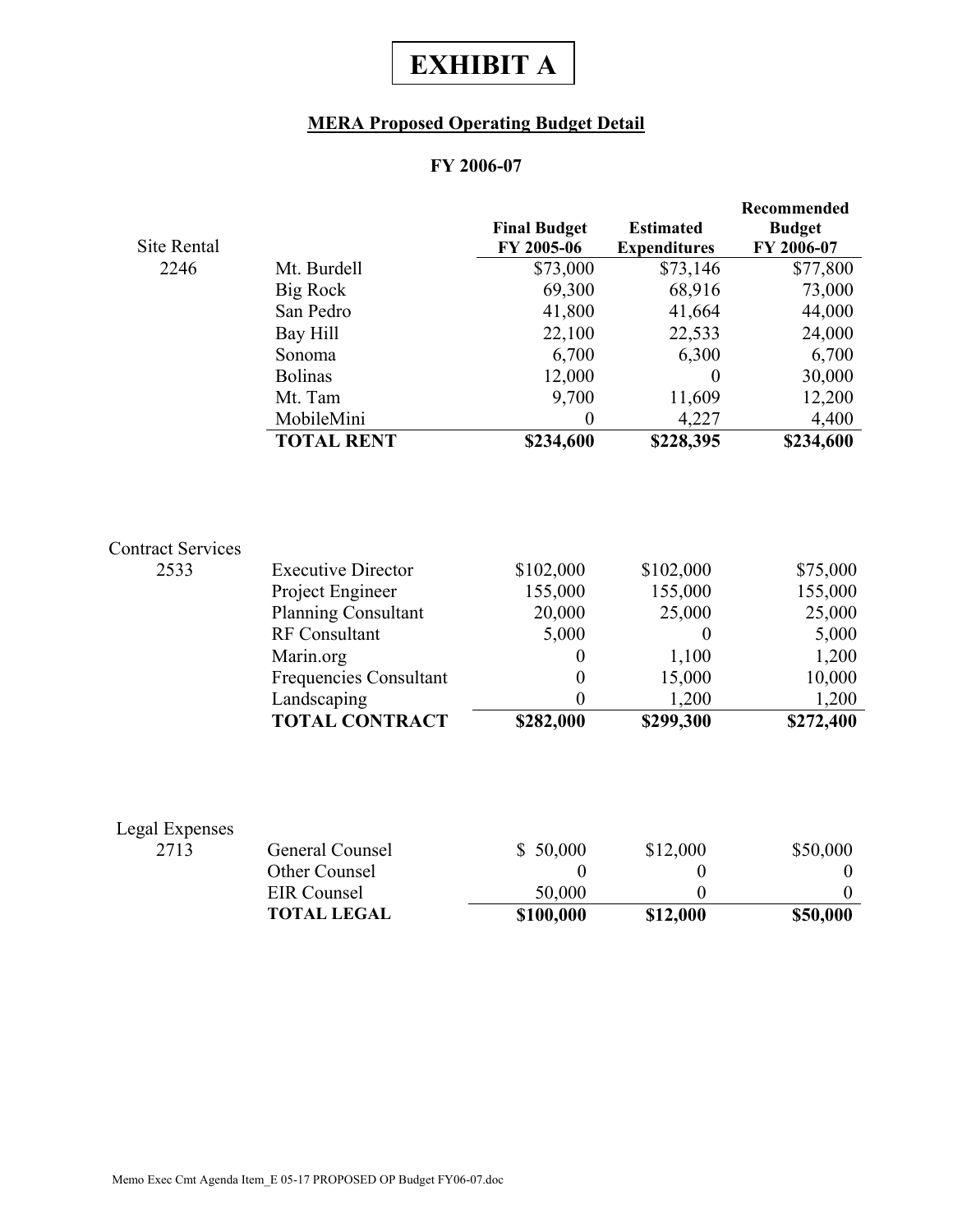# **EXHIBIT A**

| Utilities |                        |                     |                     | Recommended   |
|-----------|------------------------|---------------------|---------------------|---------------|
|           |                        | <b>Final Budget</b> | <b>Estimated</b>    | <b>Budget</b> |
|           |                        | FY 2005-06          | <b>Expenditures</b> | FY 2006-07    |
| 2733      | Mt. Vision             | \$6,200             | \$6,048             | 6,400         |
|           | Big Rock               | 10,200              | 8,746               | 9,200         |
|           | Mt. Barnabe            | 6,500               | 7,453               | 7,800         |
|           | Dollar Hill            | 5,700               | 5,500               | 5,800         |
|           | Forbes Hill            | 6,300               | 5,881               | 6,200         |
|           | Tiburon                | 6,500               | 6,209               | 6,500         |
|           | San Pedro              | 4,700               | 3,870               | 4,100         |
|           | Bay Hill               | 10,000              | 3,735               | 3,900         |
|           | Mill Valley            | 2,300               | 0                   | $\theta$      |
|           | Mill Valley Microwave  | 2,400               | 0                   | $\theta$      |
|           | Sonoma                 | 4,800               | 3,598               | 3,800         |
|           | <b>Bolinas</b>         | 6,900               | 0                   | 6,000         |
|           | Mt. Tam                | 2,000               | 0                   | $\theta$      |
|           | Propane/Diesel         | 4,800               | 1,100               | 1,200         |
|           | <b>TOTAL UTILITIES</b> | \$79,300            | \$52,140            | \$60,900      |